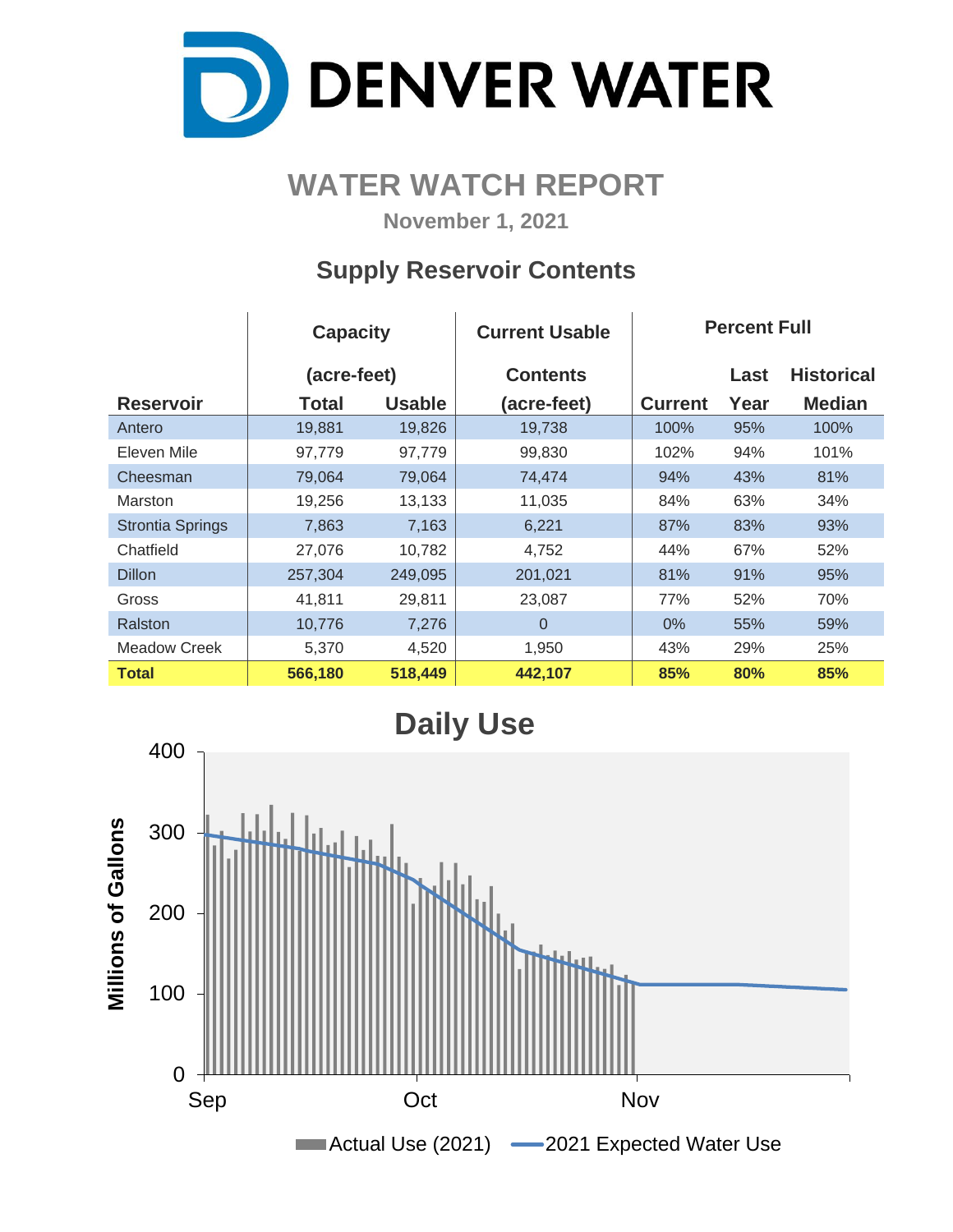

# **Supply Reservoir Contents**

Note: Denver Water forecasts seasonal reservoir storage contents under dry future weather, normal future weather and wet future weather scenarios.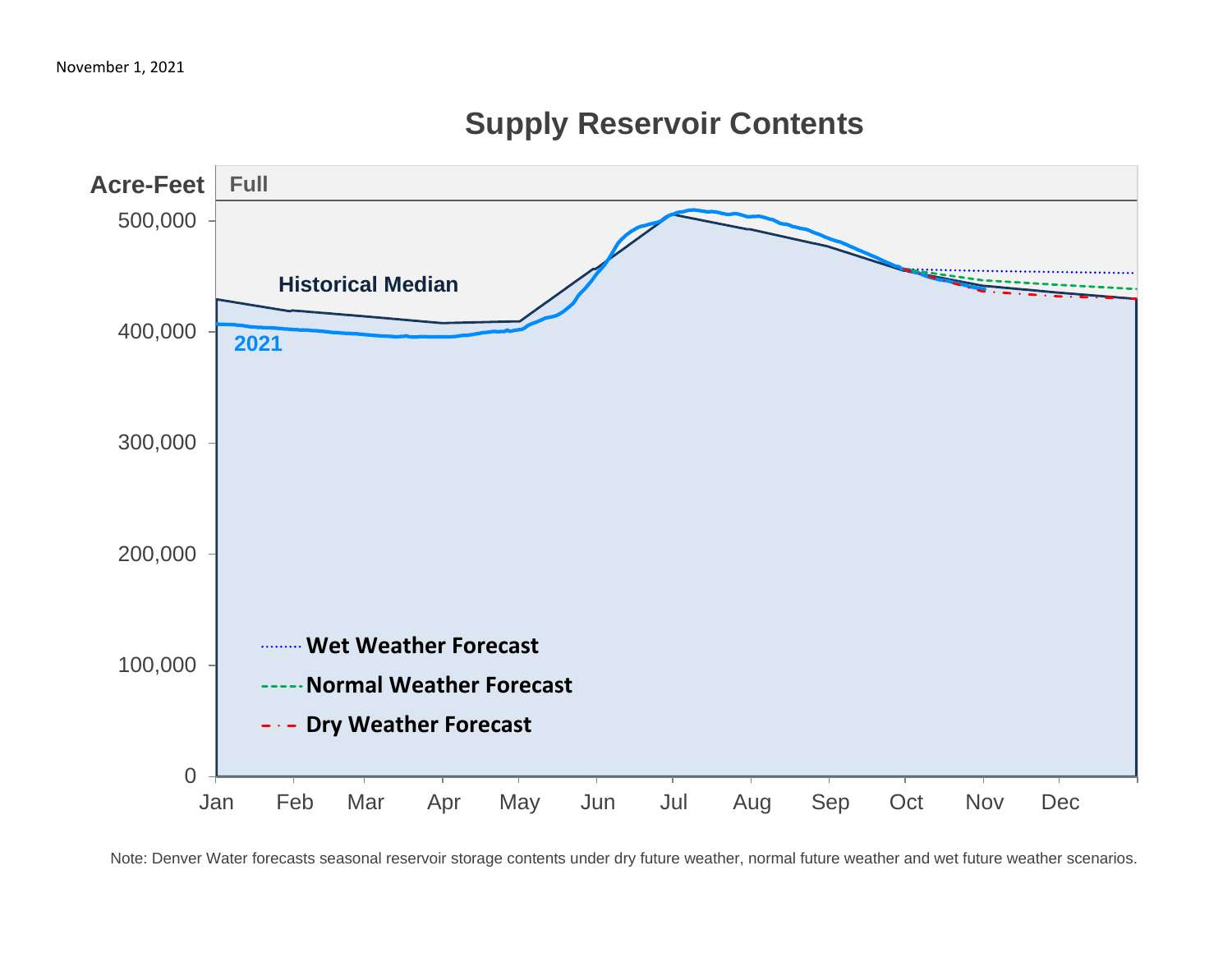# 2.5 □ Average Monthly Total **Z** Normal Month to Date 2021 Month to Date 2.0 1.5 Inches 1.0 0.5 us ss and the substitution of the Material Period Contractor 0.0  $+$   $\frac{1}{2}$ Eleven Mille<br>Cheesman<br>Poberts Tunney Dillon<br>Villiams Fort Ralston<br>Morfat HQ Gross

# **October Precipitation**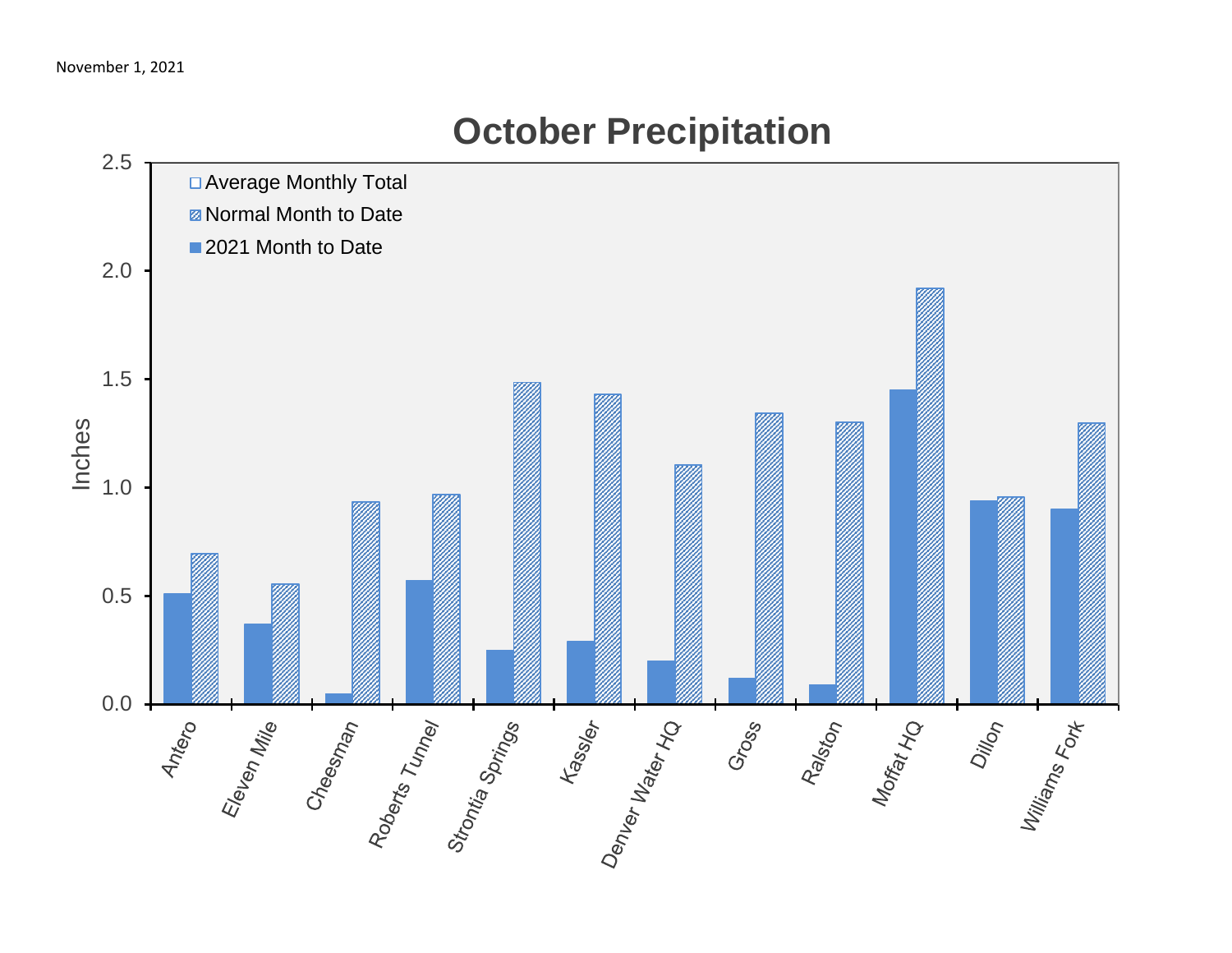

Data are from the 7 Snotel stations above Denver Water's Upper South Platte diversion

#### **Snowpack: Colorado River Watershed**

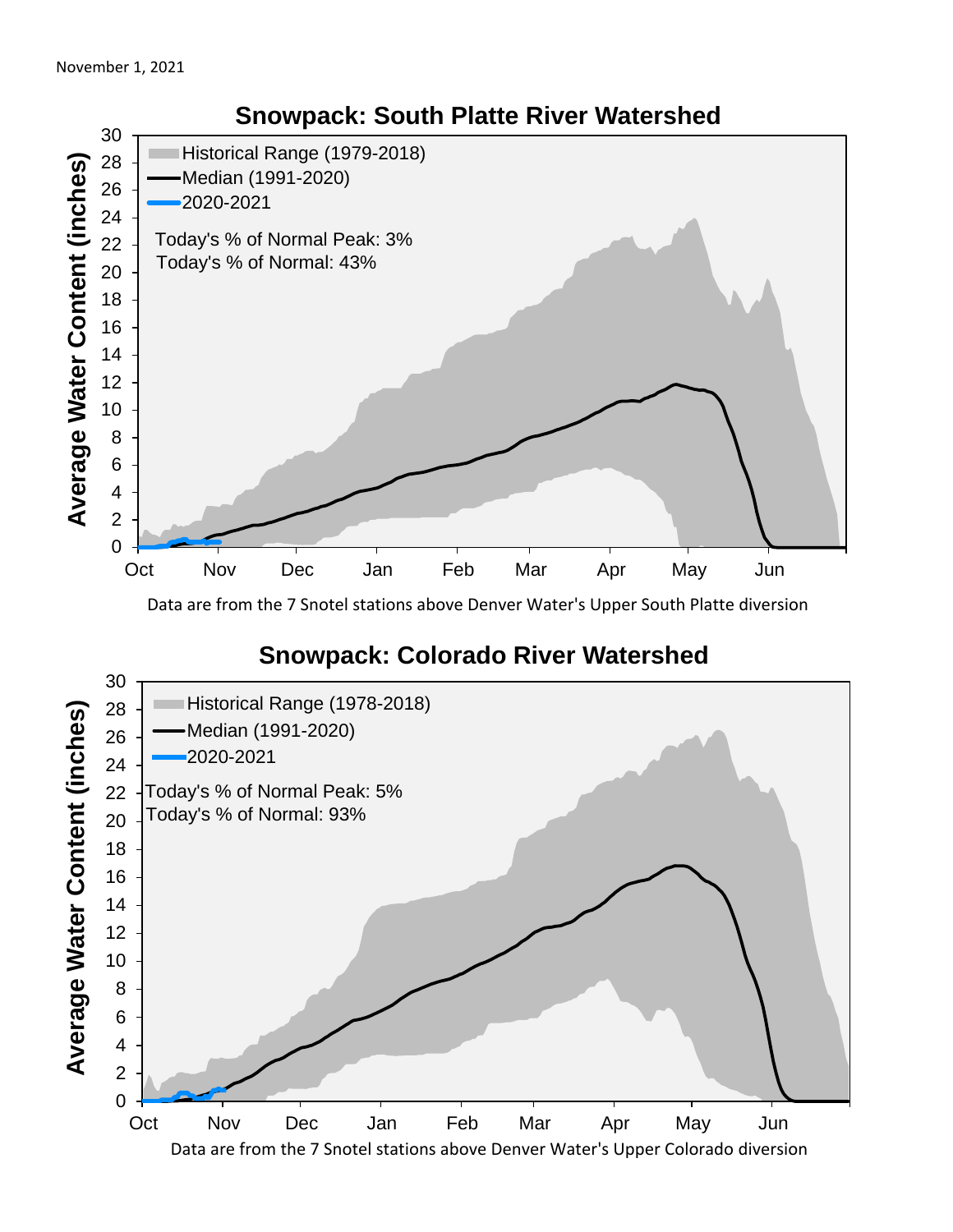

 **Cumulative Precipitation: South Platte River Watershed**

Data are from the 7 SNOTEL stations above Denver Water's Upper South Platte diversion facilities.



Data are from the 7 SNOTEL stations above Denver Water's Upper Colorado diversion facilities.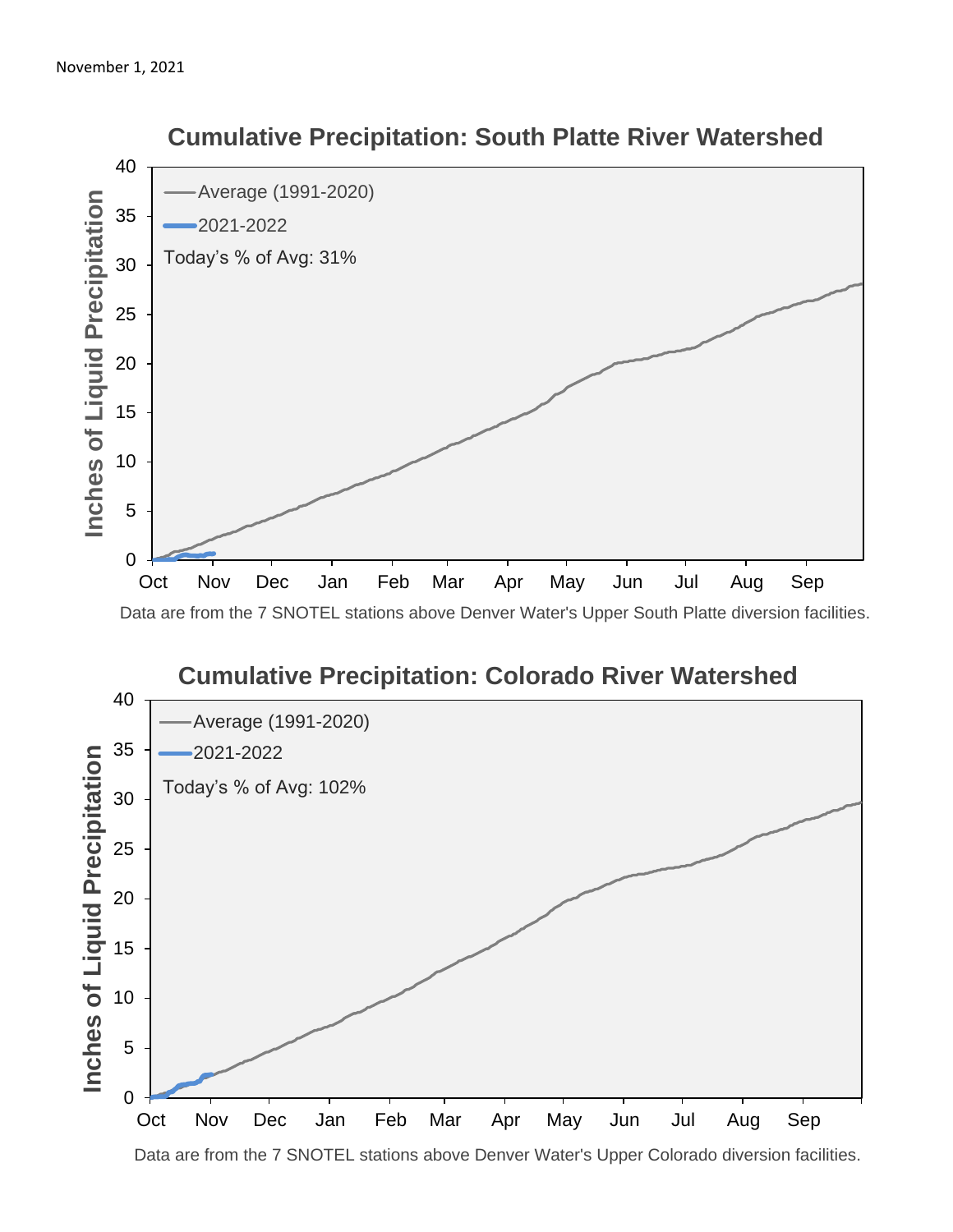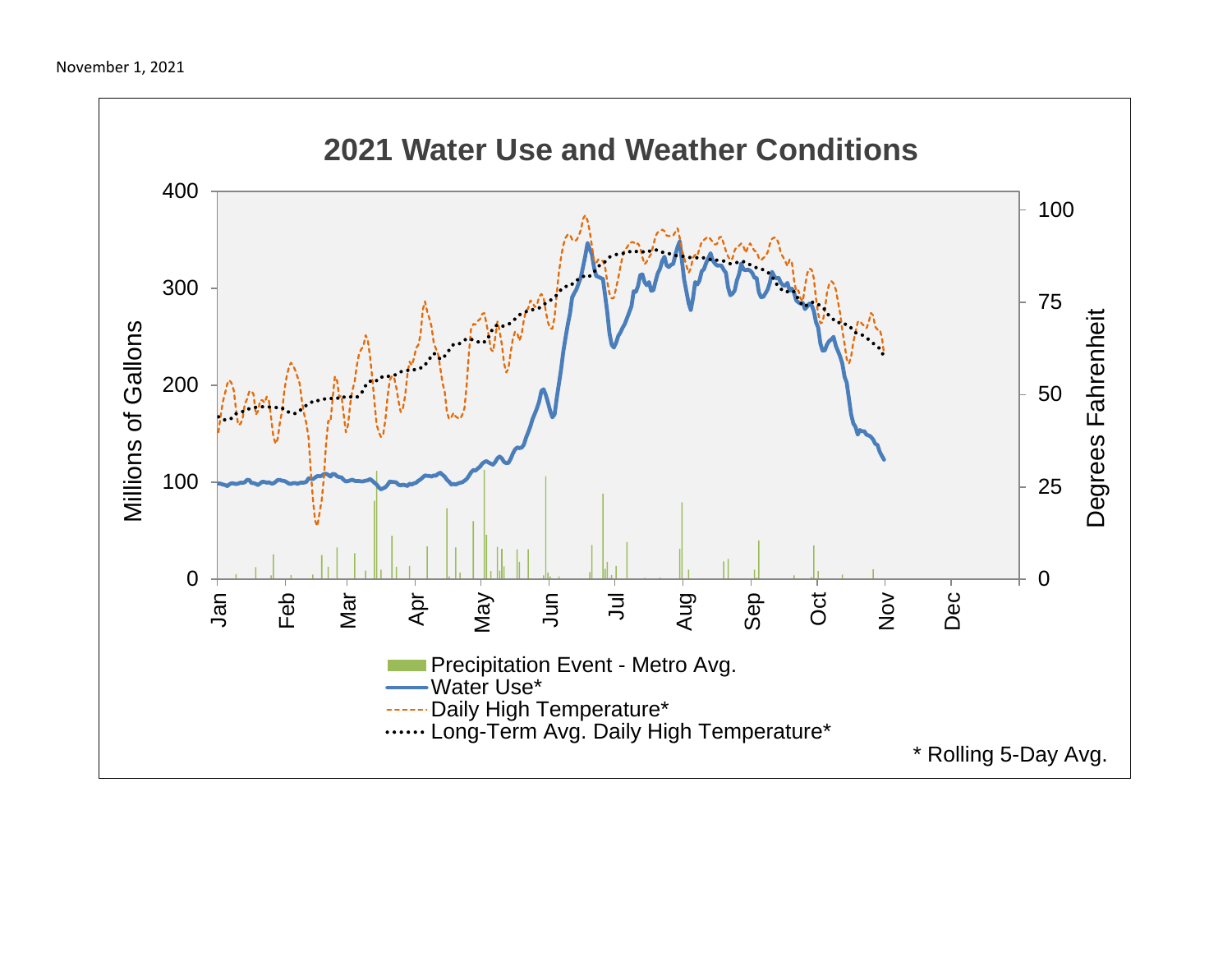| <b>Denver Water Use and Reservoir Contents 2021</b>   |   |                |            |            |          |            |            |            |            |            |            |            |         |     |         |
|-------------------------------------------------------|---|----------------|------------|------------|----------|------------|------------|------------|------------|------------|------------|------------|---------|-----|---------|
|                                                       |   |                | Jan        | Feb        | Mar      | Apr        | May        | Jun        | Jul        | Aug        | Sep        | Oct        | Nov     | Dec | YTD-Avg |
| Predicted End-of-Month Supply Reservoir               |   |                |            |            |          |            |            |            |            |            |            |            | 437,500 |     |         |
| Contents (Full = 518,449 AF)                          |   |                |            |            |          |            |            |            |            |            |            |            |         |     |         |
| Actual End-of-Month Supply Reservoir<br>Contents (AF) |   |                | 402,356    | 397,848    | 395,709  | 401,929    | 451,143    | 505,599    | 503,679    | 484,584    | 456,539    | 438,777    |         |     |         |
| Actual % Full                                         |   |                | 78%        | 77%        | 76%      | 78%        | 87%        | 98%        | 97%        | 93%        | 88%        | 85%        |         |     |         |
| Historical Median % Full                              |   |                | 81%        | 80%        | 79%      | 79%        | 88%        | 98%        | 95%        | 92%        | 88%        | 85%        |         |     |         |
| 2021 Expected Daily Use (MG)                          |   |                | 109        | 109        | 107      | 124        | 161        | 263        | 305        | 298        | 276        | 163        | 110     | 105 | 192     |
| Actual Daily Use (MG)                                 |   | $\mathbf{1}$   | 95         | 100        | 99       | 101        | 136        | 156        | 240        | 246        | 322        | 244        |         |     |         |
|                                                       |   | $\overline{2}$ | 94         | 97         | 105      | 106        | 119        | 181        | 253        | 308        | 284        | 227        |         |     |         |
|                                                       |   | 3              | 103        | 101        | 107      | 110        | 110        | 203        | 263        | 286        | 302        | 234        |         |     |         |
|                                                       |   | 4              | 97         | 99         | 97       | 106        | 111        | 235        | 265        | 300        | 268        | 264        |         |     |         |
|                                                       |   | 5              | 93         | 100        | 99       | 113        | 120        | 235        | 297        | 310        | 279        | 241        |         |     |         |
|                                                       |   | 6              | 104        | 95         | 99       | 99         | 131        | 231        | 270        | 328        | 324        | 263        |         |     |         |
|                                                       |   | 7              | 99         | 102        | 104      | 105        | 132        | 273        | 283        | 297        | 302        | 236        |         |     |         |
|                                                       |   | 8              | 101        | 102        | 107      | 107        | 130        | 271        | 295        | 306        | 323        | 247        |         |     |         |
|                                                       |   | 9              | 94         | 99         | 101      | 112        | 120        | 304        | 342        | 348        | 303        | 218        |         |     |         |
|                                                       | D | 10             | 96         | 104        | 100      | 112        | 111        | 292        | 294        | 320        | 334        | 214        |         |     |         |
|                                                       | A | 11             | 109        | 114        | 105      | 109        | 113        | 314        | 300        | 361        | 301        | 234        |         |     |         |
|                                                       | Υ | 12             | 98         | 101        | 95       | 110        | 126        | 296        | 339        | 321        | 292        | 200        |         |     |         |
|                                                       |   | 13             | 104        | 100        | 96       | 97         | 131        | 290        | 299        | 332        | 325        | 179        |         |     |         |
|                                                       | O | 14             | 106        | 107        | 92       | 102        | 140        | 336        | 301        | 312        | 277        | 188        |         |     |         |
|                                                       | F | 15             | 96         | 111        | 85       | 96         | 139        | 323        | 278        | 303        | 322        | 131        |         |     |         |
|                                                       |   | 16             | 93         | 113        | 96       | 98         | 133        | 368        | 316        | 350        | 299        | 154        |         |     |         |
|                                                       | M | 17             | 98         | 103        | 101      | 96         | 137        | 351        | 295        | 321        | 306        | 153        |         |     |         |
|                                                       | O | 18             | 100        | 110        | 102      | 100        | 127        | 356        | 302        | 331        | 285        | 161        |         |     |         |
|                                                       | N | 19             | 100        | 108        | 104      | 99         | 143        | 306        | 348        | 291        | 288        | 148        |         |     |         |
|                                                       | T | 20             | 105        | 106        | 102      | 101        | 152        | 295        | 318        | 287        | 302        | 154        |         |     |         |
|                                                       | н | 21             | 101        | 104        | 94       | 102        | 170        | 300        | 339        | 274        | 257        | 148        |         |     |         |
|                                                       |   | 22             | 97         | 117        | 101      | 99         | 165        | 307        | 335        | 282        | 296        | 153        |         |     |         |
|                                                       |   | 23             | 96         | 108        | 99       | 108        | 158        | 351        | 323        | 338        | 279        | 143        |         |     |         |
|                                                       |   | 24             | 102        | 97         | 92       | 107        | 181        | 301        | 304        | 308        | 291        | 145        |         |     |         |
|                                                       |   | 25             | 99         | 101        | 99       | 117<br>121 | 180        | 290        | 309        | 338        | 271<br>270 | 146        |         |     |         |
|                                                       |   | 26<br>27       | 101<br>105 | 103<br>103 | 97<br>98 | 110        | 198<br>201 | 216<br>218 | 351<br>339 | 308<br>335 | 311        | 134<br>131 |         |     |         |
|                                                       |   | 28             | 106        | 100        | 96       | 105        | 213        | 244        | 370        | 309        | 270        | 137        |         |     |         |
|                                                       |   | 29             | 102        |            | 103      | 118        | 189        | 241        | 347        | 304        | 263        | 111        |         |     |         |
|                                                       |   | 30             | 95         |            | 96       | 126        | 150        | 277        | 336        | 341        | 212        | 124        |         |     |         |
|                                                       |   | 31             | 100        |            | 103      |            | 160        |            | 249        | 304        |            | 114        |         |     |         |
| <b>Monthly Average</b>                                |   |                | 100        | 104        | 99       | 106        | 146        | 279        | 306        | 313        | 292        | 180        |         |     | 193     |
| % of 2021 Expected Daily Use                          |   |                | 91%        | 95%        | 93%      | 86%        | 91%        | 106%       | 100%       | 105%       | 106%       | 110%       |         |     | 101%    |

Notes: 1) "AF" denotes acre-feet. "MG" denotes million gallons. 2) Expected Daily Use is based on historical use with normal weather conditions. 3) The predicted end-of-month supply reservoir contents figures assume normal weather after November 1, 2021. 4) The differences between predicted and actual end-of-month supply reservoir contents are the result of normal estimation error of daily use, supply, evaporation, carriage losses and raw water deliveries. 5) Predicted supply reservoir contents last updated on November 1, 2021. 6) Daily water figures are subject to change.